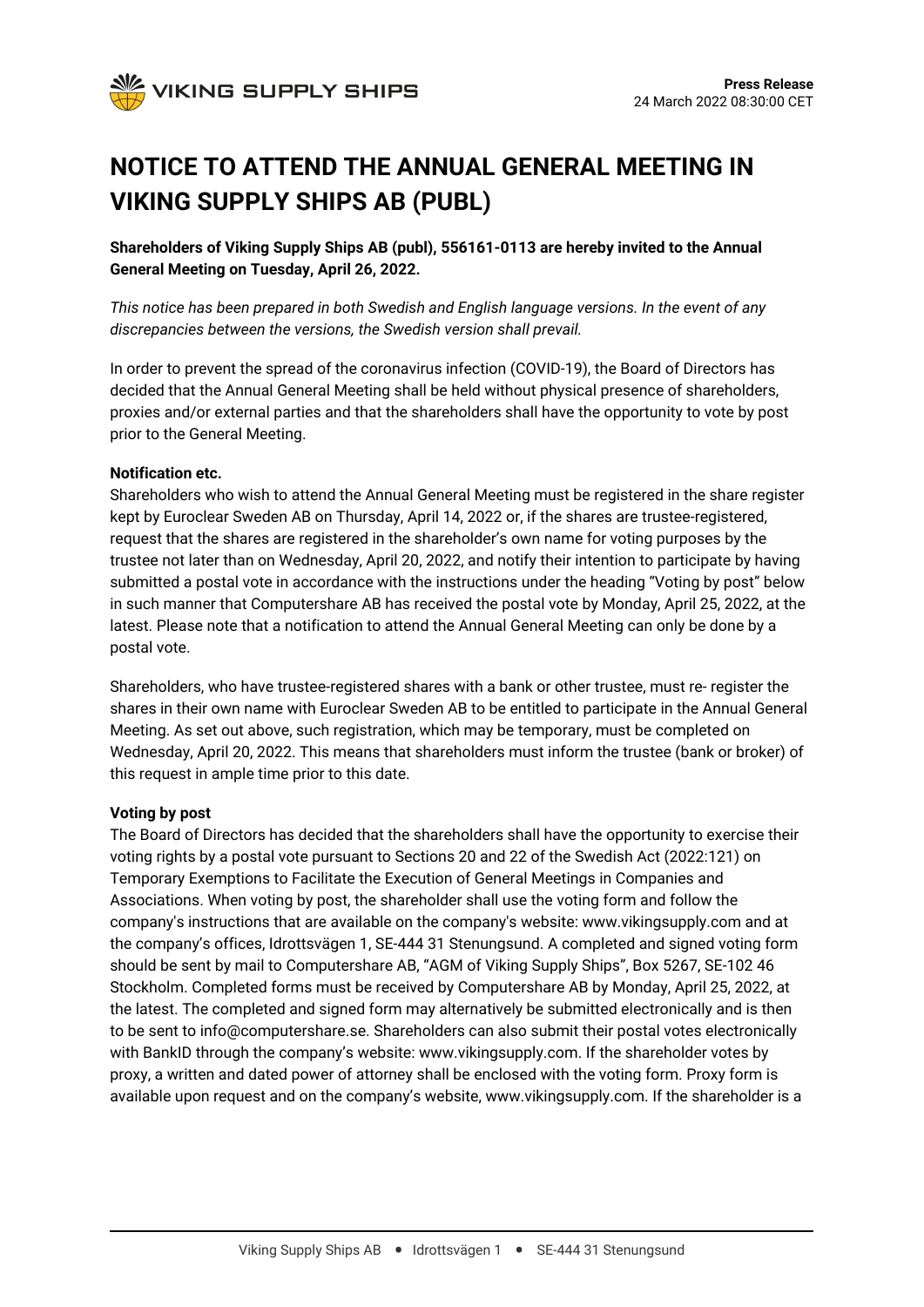

legal entity, a certificate of incorporation or other authorization document shall be enclosed with the voting form. Shareholders are not allowed to include special instructions or conditions in the postal vote. If special instructions or conditions are included, such postal vote becomes invalid. Further information and conditions can be found in the voting form.

As per the date of this notice, the company has a total of 12,878,128 shares distributed as 625,698 series A shares and 12,252,430 series B shares. The total number of votes amounts to 18,509,410 of which 6,256,980 of the votes are represented by series A shares and 12,252,430 are represented by series B shares. As per the date of this notice, the company holds no treasury shares.

# **Items**

Proposal for the agenda at the Annual General Meeting:

- 1. Election of the Chairman of the meeting.
- 2. Election of one or two persons to verify the minutes.
- 3. Preparation and approval of the voting list.
- 4. Determination that the meeting has been duly convened.
- 5. Approval of the agenda.
- 6. Presentation of
	- a. the annual report and the auditors' report for the parent company as well as the consolidated accounts and the auditors' report for the group.
	- b. the auditor's statement regarding the company's compliance with the guidelines for remuneration to members of the executive management.
- 7. Resolution on:
	- a. adoption of the income statement and the balance sheet for the parent company and the consolidated income statement and consolidated balance sheet for the group.
	- b. disposition pertaining to profits for the year according to the adopted balance sheet.
	- c. discharge from liability in respect of the members of the Board of Directors and the CEO.
- 8. Determination of the number of members of the Board of Directors and auditors.
- 9. Determination of remuneration to the members of the Board of Directors and the auditors.
- 10. Election of members of the Board of Directors and Chairman of the Board of Directors.
- 11. Election of auditors.
- 12. Resolution regarding the establishment of a Nomination Committee for the next Annual General Meeting.
- 13. Resolution on approval of the remuneration report.
- 14. Closing of the meeting.

#### **Proposals for resolution:**

#### **Item 1 – Election of Chairman of the meeting**

The Nomination Committee proposes that the Annual General Meeting elects the member of the Swedish Bar Association Carl Westerberg as Chairman of the meeting.

#### **Item 2 - Election of one or two persons to verify the minutes**

The Board of Directors proposes Claes-Göran Haraldsson, who represents himself or, in his absence, the person designated by the Board of Directors, as, in addition to the Chairman, person to verify the minutes. Also, such assignment includes verifying the voting list and that the received postal votes are correctly reflected in the minutes.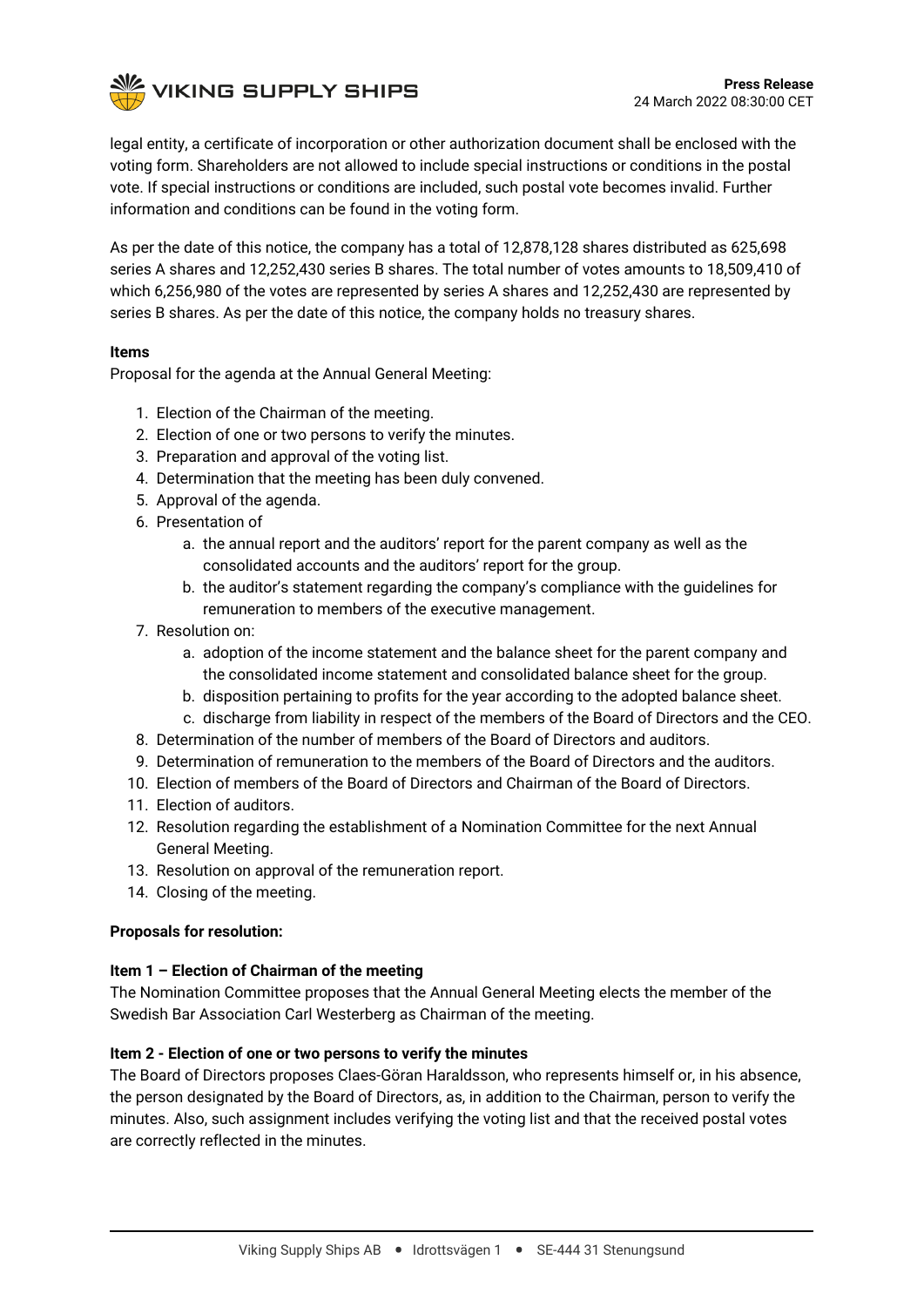

## **Item 3 - Preparation and approval of the voting list**

The voting list that is proposed to be approved under item 3 on the agenda is the voting list that Computershare AB has prepared, on behalf of the company, based on the shareholders register and received postal votes and which has been verified and approved by the persons to verify the minutes.

## **Item 7 b) – Disposition pertaining to the company's profits**

The Board of Directors proposes that no dividend should be paid for the fiscal year 2021 and that the profits should be carried forward to the new accounts.

# **Item 8 – Determination of the number of members of the Board of Directors and auditors** The

Nomination Committee proposes that the Board of Directors should consist of five members elected by the general meeting, without deputy members. For the auditing of the company's accounting and management the Nomination Committee proposes an accounting firm.

# **Item 9 – Determination of remuneration to the members of the Board of Directors and the auditors**

The Nomination Committee proposes that remuneration to the Chairman of the Board of Directors should be SEK 300,000 and that remuneration to each of the other elected members of the Board of Directors should be SEK 200,000. The total remuneration for the Board of Directors is thus proposed to be SEK 1,100,000. The Nomination Committee proposes that remuneration to the auditor shall be paid on approved account.

#### **Item 10 – Election of members of the Board of Directors and Chairman of the Board of Directors**

The Nomination Committee proposes that Bengt A. Rem, Folke Patriksson, Erik Borgen, Håkan Larsson and Magnus Sonnorp are re-elected as members of the Board of Directors for a period until the end of the 2023 Annual General Meeting.

Further, the Nomination Committee proposes that Bengt A. Rem is re-elected as Chairman of the Board of Directors and that Folke Patriksson is re-elected as Vice-chairman of the Board of Directors.

For details about the proposed members of the Board of Directors, please see the company's website, [www.vikingsupply.com.](http://www.vikingsupply.com/)

#### **Item 11 – Election of auditors**

The Nomination Committee proposes re-election of the registered accounting firm Rödl & Partner Nordic AB as the auditor of the company for a period until the end of the 2023 Annual General Meeting. Rödl & Partner Nordic AB has informed the company that the authorized public accountant Mathias Racz will be re-appointed as the auditor in charge, if the Annual General Meeting resolves in accordance with the Nomination Committee's proposal.

# **Item 12 – Proposal regarding the establishment of a Nomination Committee for the next Annual General Meeting**

The Nomination Committee proposes that principles for the appointment of the Nomination Committee and the instruction for the Nomination Committee are adopted unchanged from last year.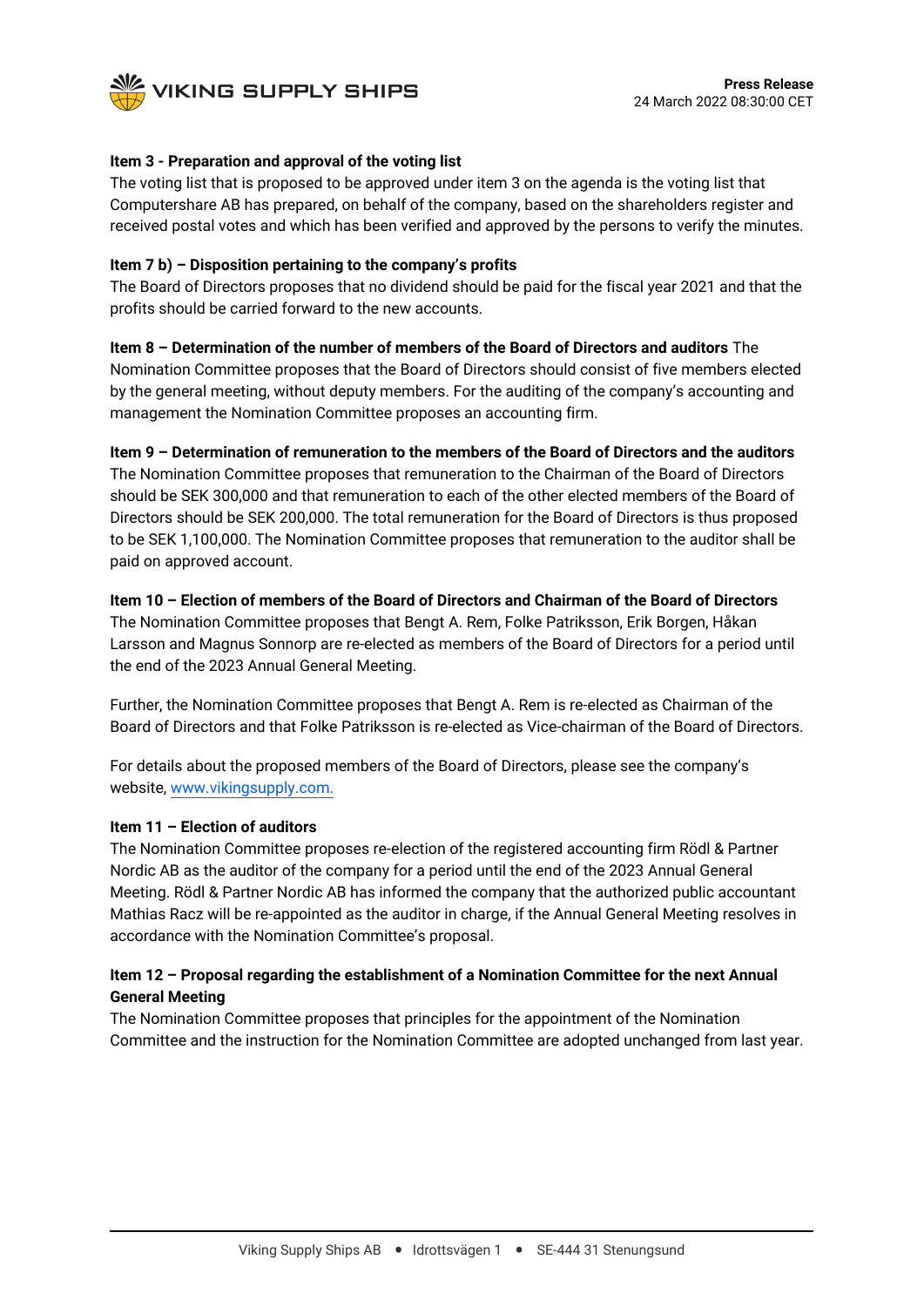

# **Item 13 – Resolution on approval of the remuneration report**

The Board of Directors proposes that the Annual General Meeting resolves to approve the remuneration report pursuant to Chapter 8, Section 53 a of the Swedish Companies Act.

#### **Information at the Annual General Meeting**

Upon request by any shareholder and where the Board of Directors believes that it may be done without significant harm to the company, the Board of Directors and the CEO shall provide information of circumstances which may affect the assessment of a matter on the agenda, and circumstances which may affect the assessment of the company's or its subsidiaries' financial situation and the company's relation to other companies within the group and the consolidated accounts.

A request for such information should be made in writing to Viking Supply Ships AB, Idrottsvägen 1, SE-444 31 Stenungsund, Sweden, att: Jørgen Lorentz or by email to jorgen.lorentz@vikingsupply.com at the latest on Saturday, April 16, 2022. Requested information will be made available at the Company's offices, Idrottsvägen 1, SE-444 31 Stenungsund and at www.vikingsupply.com by Thursday, April 21, 2022, at the latest. Within the same time, the information will also be sent to the shareholder that has requested it and provided an address.

# **Use of personal data**

For information regarding the processing of your personal data, please refer to the privacy policies of Euroclear and Computershare, available on their respective websites: www.euroclear.com/dam/ESw /Legal/Privacy-notice-bolagsstammor-engelska.pdf and [www.computershare.com/se/gm-gdpr.](http://www.computershare.com/se/gm-gdpr)

#### **Documents**

Accounting documentation and the auditors' report, the auditors' statement regarding Item 6 b) and all other documents will be available on Tuesday, April 5, 2022 at the latest, at the company's office and at the website, [www.vikingsupply.com.](http://www.vikingsupply.com/) The documents will also be sent to shareholders who request this and provide their address. All documents above will be presented at the Annual General Meeting.

Gothenburg in March 2022 **Viking Supply Ships AB (publ)** *The Board of Directors*

#### **For further information, please contact:**

**Trond Myklebust**, CEO, ph. +47 95 70 31 78, e-mail trond.myklebust@vikingsupply.com

#### **BRIEFLY ABOUT VIKING SUPPLY**

Viking Supply Ships AB is a world leading company within offshore and ice-breaking services, with activities primarily in Arctic and subarctic areas. The Company also has the operational and technical management for the five Swedish state owned ice-breakers (Swedish Maritime Administration). The Company's series B share is listed at Nasdaq Stockholm, Small Cap segment. [www.vikingsupply.com.](http://www.vikingsupply.com/)